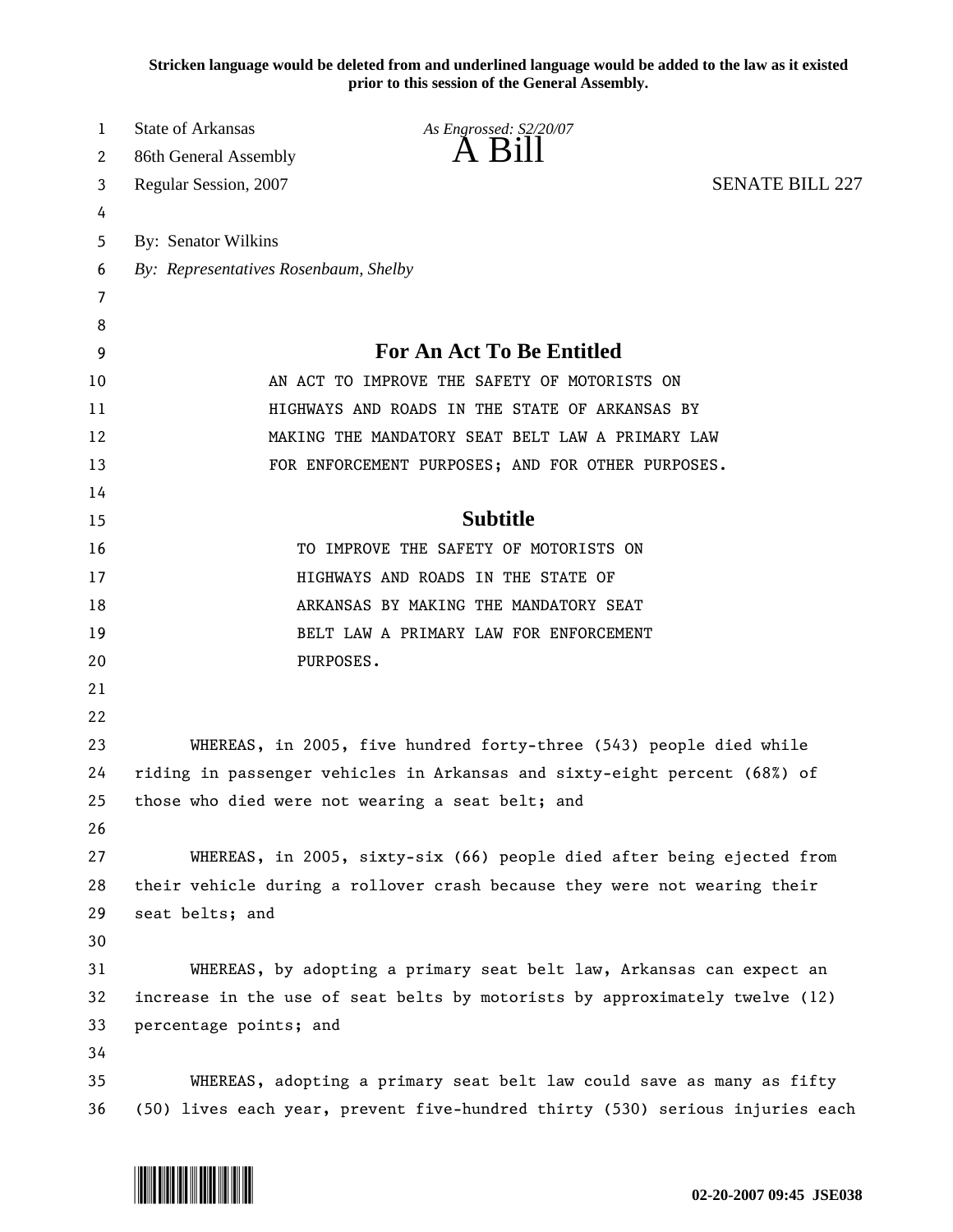```
1 year, and save an estimated one hundred four million dollars ($104,000,000) 
 2 in economic costs each year; and 
 3 
 4 WHEREAS, the adoption of the primary seat belt law will entitle the 
5 State of Arkansas to receive approximately nine million five hundred thousand 
6 dollars ($9,500,000) in federal grant funds to implement highway safety 
7 programs, 
8 
9 NOW THEREFORE, 
10 BE IT ENACTED BY THE GENERAL ASSEMBLY OF THE STATE OF ARKANSAS: 
11 
12 SECTION 1. Arkansas Code § 27-37-704 is repealed. 
13 27-37-704. Inspection for compliance.
14 No motor vehicle, nor the operator of such vehicle, nor the passengers 
15 of such vehicle shall be stopped, inspected, or detained solely to determine 
16 compliance with this subchapter.
17 
18 SECTION 2. Arkansas Code § 27-37-707 is amended to read as follows: 
19 27-37-707. Traffic violation report and driver's license suspension. 
20 The Office of Driver Services of the Revenue Division of the Department 
21 of Finance and Administration shall not:
22 (1) include Include in the traffic violation report of any
23 person any conviction arising out of a violation of this subchapter; 
24 (2) Use or accumulate a violation of this subchapter to suspend 
25 or revoke the driver's license of any person as a habitual violator of 
26 traffic laws; or
27 (3) Use a violation of this subchapter in any other way under 
28 the administrative authority of the office to suspend or revoke a driver's 
29 license. 
30 
31 SECTION 3. Arkansas Code § 27-16-804(h), regarding restricted 
32 licenses, learner's licenses, and intermediate licenses is repealed. 
33 (h) No motor vehicle, nor the operator of a vehicle, nor the 
34 passengers of the vehicle shall be stopped, inspected, or detained solely to 
35 determine compliance with the requirement set out in this subchapter for 
36 wearing a seat belt.
```